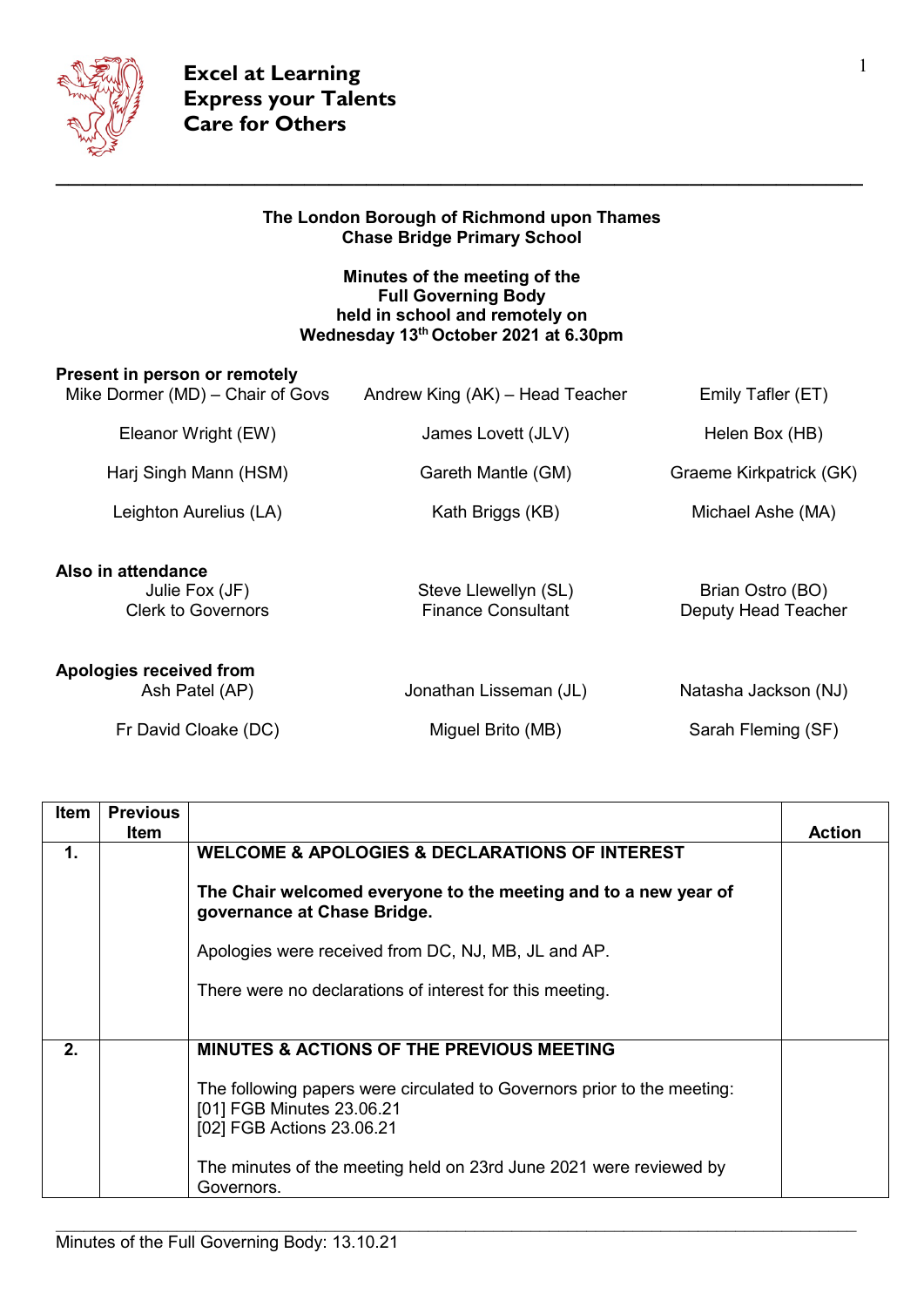

|     |      | <b>ACTION:</b> Check on length of service of the previous Clerk and update the<br>minutes accordingly.                                                                                                                       |                 |
|-----|------|------------------------------------------------------------------------------------------------------------------------------------------------------------------------------------------------------------------------------|-----------------|
|     |      |                                                                                                                                                                                                                              |                 |
|     |      | There were no other amendments to the minutes which were agreed as a<br>true record of the meeting and signed by the Chair of Governors.                                                                                     |                 |
|     |      | The action list arising from the meeting held on 23rd June 2021 were<br>reviewed by Governors as follows:                                                                                                                    |                 |
|     |      | Actions arising from the meeting held on 23/06/21 were updated as follows:                                                                                                                                                   |                 |
| 2.1 | 2.0  | <b>Finance</b><br>Add Governor review of the Schools Financial Regulations and Scheme of<br>Delegation to the agenda for the Finance Committee in Autumn term.                                                               | <b>Complete</b> |
| 2.2 | 3.0  | <b>ICFP / Budget Update</b><br>Circulate Pay and Appraisal Policies to Governors in early September for<br>review.                                                                                                           | <b>Complete</b> |
| 2.3 | 6.0  | <b>Governing Body</b>                                                                                                                                                                                                        |                 |
|     | (i)  | Announce the appointment of new Governors, KB, GM, GK, LA and HB TO<br>the school community.                                                                                                                                 | <b>Complete</b> |
|     | (ii) | Announce that BH is leaving the Clerk to Governor post at the end of term<br>to the school community.                                                                                                                        | <b>Complete</b> |
| 3.  |      | <b>GOVERNANCE MATTERS</b>                                                                                                                                                                                                    |                 |
|     |      | The following papers were circulated to Governors prior to the meeting:<br>[03] Governing Body Membership<br>[04] Annual Declaration of Interests                                                                            |                 |
| 3.1 |      | <b>Election of Chair &amp; Vice Chair</b><br>MD was nominated by EW for the role of Chair of Governors. The<br>nomination was seconded. MD thanked Governors and accepted the<br>position of Chair of Governors for 2021-22. |                 |
|     |      | Governor DC was nominated by MD for the role of Vice Chair of Governors.<br>The nomination was seconded. DC indicated, in absentia, that he was<br>pleased to accept the role of Vice Chair of Governors for 2021-22.        |                 |
| 3.2 |      | <b>Renewal of Governor Term of Office</b><br>Governors DC and HSM were reappointed by the Governing Body for a<br>further term of office.                                                                                    |                 |
| 3.3 |      | <b>Election of Associate Members</b><br>Staff members BO (present) and SF (in absentia) were appointed as<br>Associate Members to the Governing Body.                                                                        |                 |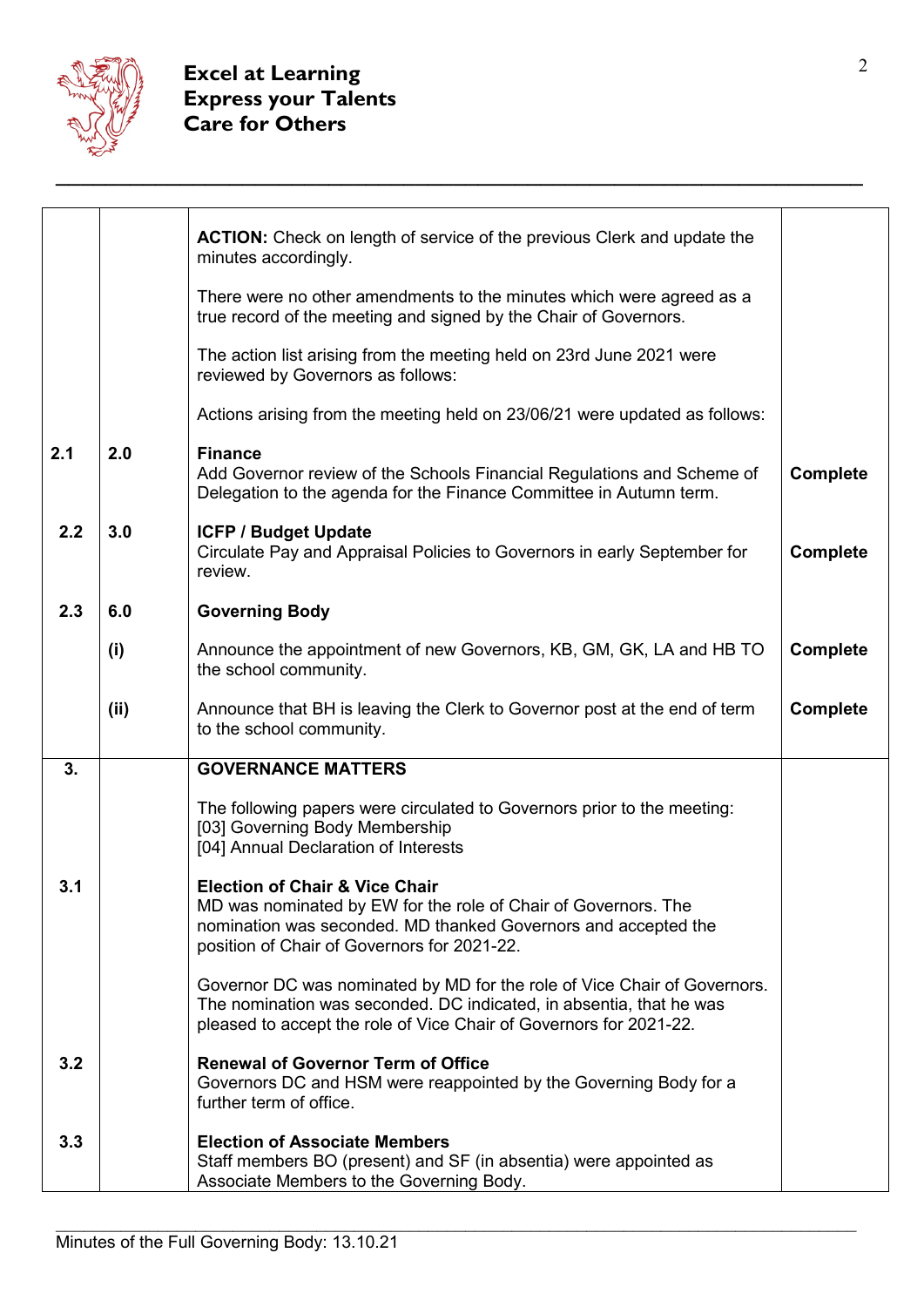

| 3.4 | <b>Governor CPD</b><br>The Clerk reported that there has been good uptake of CPD amongst new<br>Governors with both the introduction to governance course and introduction<br>to safeguarding being completed.<br>A review of training for statutory links is required - particularly for Health &<br>Safety, GDPR and Whistleblowing.                                                                                                                                                                      |                         |
|-----|-------------------------------------------------------------------------------------------------------------------------------------------------------------------------------------------------------------------------------------------------------------------------------------------------------------------------------------------------------------------------------------------------------------------------------------------------------------------------------------------------------------|-------------------------|
|     | <b>ACTION:</b> Prepare a proposal of Governor Links to be reviewed at the<br>December FGB.                                                                                                                                                                                                                                                                                                                                                                                                                  | <b>MD/Clerk</b>         |
|     | <b>ACTION:</b> Review CPD requirements once Governor Links are agreed in<br>December.                                                                                                                                                                                                                                                                                                                                                                                                                       | <b>Clerk</b>            |
| 3.5 | <b>Annual Confirmations</b><br>The Clerk informed Governors that the following annual confirmations ere<br>available for Governors to read and confirm understanding and agreement:<br>Annual declaring of business interests<br>Keeping Children Safe in a education Part 2<br><b>Governor Code of Conduct</b><br>$\bullet$<br>• School Governance Regulations                                                                                                                                             |                         |
|     | The Clerk reminded Governors that the Declaration of Interest form must be<br>downloaded and signed electronically, or printed, signed and returned to the<br>Clerk as this information is uploaded to the school Single Central Record.<br>The Clerk thanked those Governors who had already returned the Dol form.                                                                                                                                                                                        |                         |
|     | <b>ACTION:</b> Email Governors with a reminder on annual confirmations.                                                                                                                                                                                                                                                                                                                                                                                                                                     | <b>Clerk</b>            |
|     | <b>ACTION:</b> Complete and return annual DoI forms to the Clerk (if not already<br>done so).                                                                                                                                                                                                                                                                                                                                                                                                               | All<br><b>Governors</b> |
| 4.  | <b>RECRUITMENT OF HEADTEACHER (ROUND 2)</b>                                                                                                                                                                                                                                                                                                                                                                                                                                                                 |                         |
|     | The Chair updated Governors on the current status of the HT recruitment<br>process:<br>AK retirement date is 12th November<br>7 applications were received<br>4 shortlisted candidates<br>Task and interview day scheduled for 18th October<br>Final interview day scheduled for 19th October<br>The same schedule for 18-19 October will be used for round 2 as in<br>round 1.<br>Following final interview Governors will be contacted with an update<br>and regarding a recommendation for ratification. |                         |
|     | The Chair thanked those Governors who have made themselves available<br>for the various stages of the recruitment process and welcomed any                                                                                                                                                                                                                                                                                                                                                                  |                         |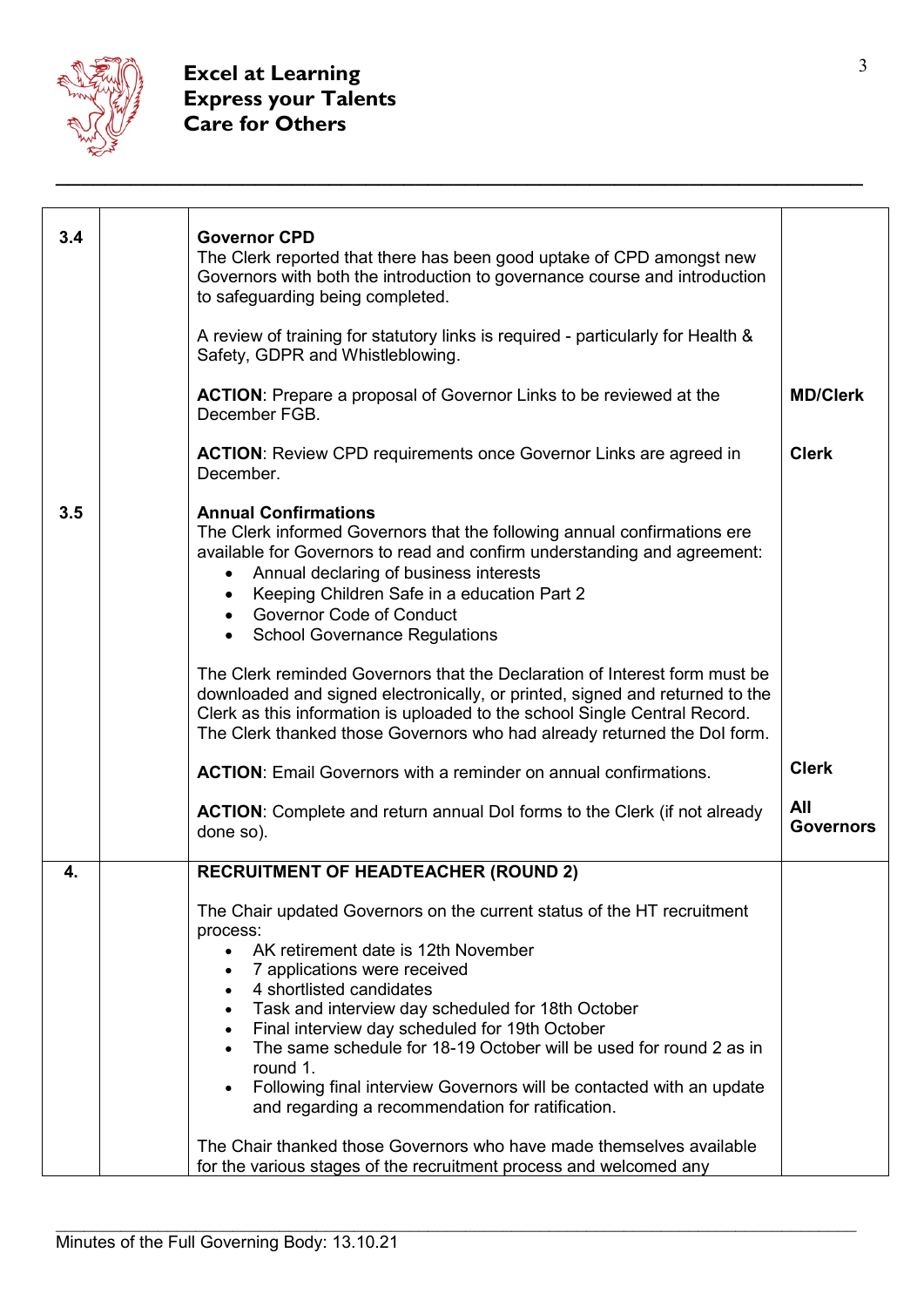

|    | additional Governor help that may be available for the 18-19 October in<br>school.                                                                                                                                                                                                                                                                        |
|----|-----------------------------------------------------------------------------------------------------------------------------------------------------------------------------------------------------------------------------------------------------------------------------------------------------------------------------------------------------------|
|    | The Chair noted that it is unlikely that an appointed new HT would be<br>available to start before the Summer term and that B.O has agreed to<br>step-up as Acting Head Teacher during the interim period. The Chair<br>thanked B.O for his willingness to take up the role of Acting Head<br>Teacher and offered the full support of the Governing Body. |
|    | The Chair noted the significant work of the school office team in                                                                                                                                                                                                                                                                                         |
|    | preparing the HT recruitment process and in particular the work of<br>Mei-Ling Kan which has been invaluable.                                                                                                                                                                                                                                             |
| 5. | <b>STRUCTURE OF THE GOVERNING BODY</b>                                                                                                                                                                                                                                                                                                                    |
|    |                                                                                                                                                                                                                                                                                                                                                           |
|    | The following papers were circulated to Governors prior to the meeting:<br>[05] Structure of the Governing Body Presentation                                                                                                                                                                                                                              |
|    | The Chair continued with a discussion on the proposed structure of the<br>Governing Body, that was first introduced at the FGB on 23/06/21, where it<br>was agreed that further discussion was required.                                                                                                                                                  |
|    | The Chair gave a presentation on the proposed GB structure and<br>emphasised the need for change to facilitate the work of the Governing<br>Body and give increased monitoring of its statutory responsibilities.                                                                                                                                         |
|    | • Setting the vision and strategic direction of the school<br>Financial spending and probity<br>$\bullet$<br>Holding the HT to account for the educational outcomes of its pupils<br>$\bullet$                                                                                                                                                            |
|    | The Chair proposed that these strategic responsibilities would be the focus<br>of 3 committees with the FGB                                                                                                                                                                                                                                               |
|    | Finance, Pay and Personnel (FP&P) X6 - Chaired by AP<br>Quality of Education (QE) X 3 - Chaired by ET & HB<br>Behaviour Attitudes & Personal Development X3 - Chaired by NJ                                                                                                                                                                               |
|    | It is proposed that the FGB is held X4 per year and will be the meeting into<br>which these committees report.                                                                                                                                                                                                                                            |
|    | The next steps in the development of the committees will be to agree terms<br>of reference, a schedule of dates for meetings, agree link governors and<br>what CPD is need to help Governors fulfil these roles. It is proposed that the<br>FP&P will commence in Autumn 1 and that QE and BAPD commence in<br>Spring term.                               |
|    | Governor MA stated that the Governing Body had put in considerable<br>effort to put in place a structure of governance that would be as<br>effective as possible for the school. Why is there a need to change the                                                                                                                                        |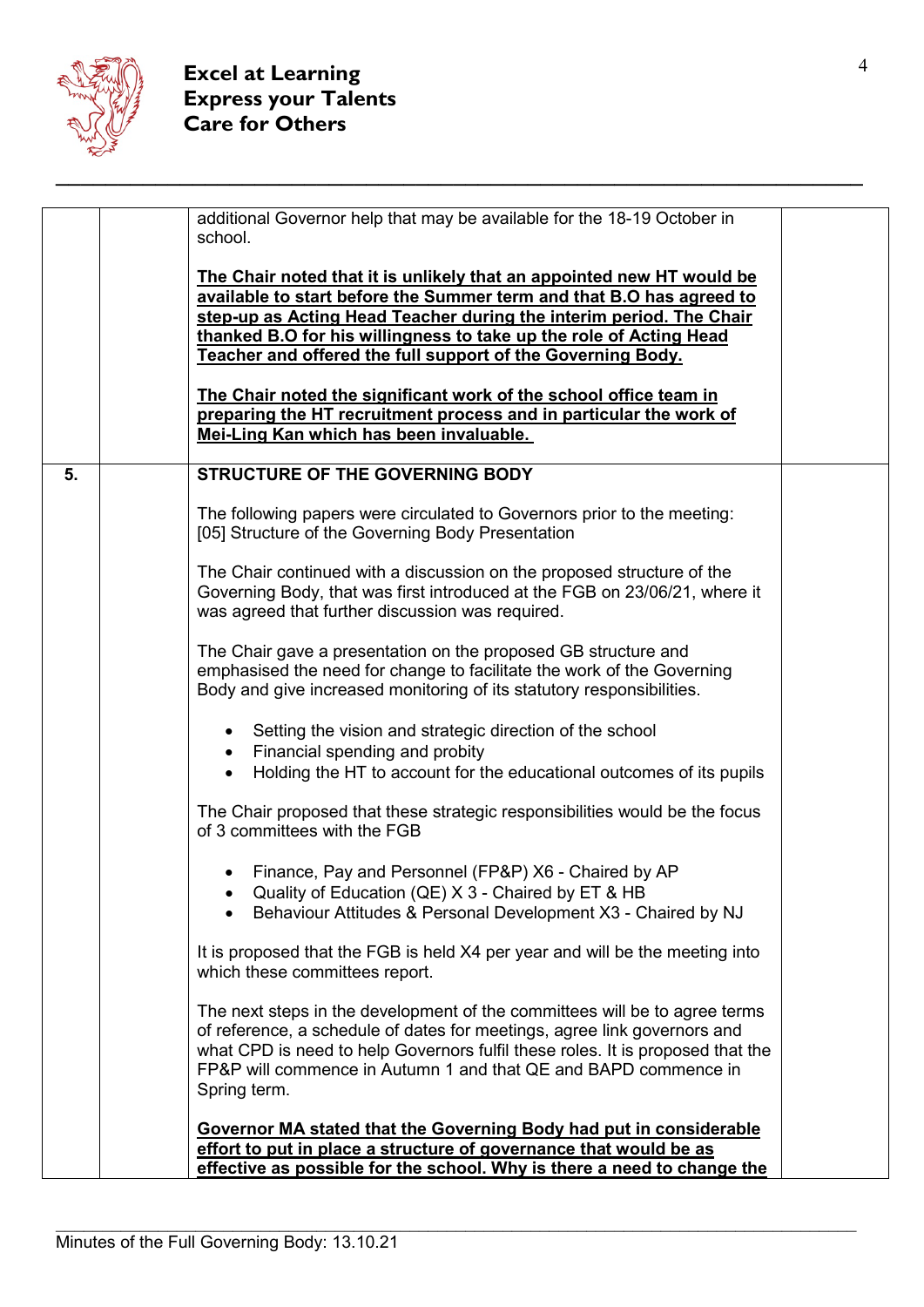

| structure now and how is this proposal different to the one presented<br>at FGB in June 2021.                                                                                                                                                                                                                                                                                                                                                                                                                                                                                                                                                       |
|-----------------------------------------------------------------------------------------------------------------------------------------------------------------------------------------------------------------------------------------------------------------------------------------------------------------------------------------------------------------------------------------------------------------------------------------------------------------------------------------------------------------------------------------------------------------------------------------------------------------------------------------------------|
| The Chair stated the proposal has not changed and that the flat structure<br>that has been in place for many years no longer facilitates the level of<br>scrutiny required by Governors to fulfil their statutory duties. The HT<br>concurred that the flat structure of governance no longer meets the needs of<br>the school or supports the demands of the new OFSTED Framework.                                                                                                                                                                                                                                                                 |
| Governor JL expressed concern about the timing of the proposal when<br>the school in currently in the process of recruiting a new HT.                                                                                                                                                                                                                                                                                                                                                                                                                                                                                                               |
| Governor HB stated that the governance of the school is a separate<br>matter to the recruitment of the HT and that the business of managing<br>and governing the school so that it functions effectively must carry-on<br>regardless.                                                                                                                                                                                                                                                                                                                                                                                                               |
| Governor MA wanted to understand how the concerns raised at the<br>meeting on the 23/06/21 had been addressed.                                                                                                                                                                                                                                                                                                                                                                                                                                                                                                                                      |
| The Chair stated that the main concern raised at the last meeting was that<br>an effective structure had been put in place in the past and why was this no<br>longer deemed suitable. The Chair reiterated that governance needs to<br>focus on its key statutory responsibilities and to ensure that the monitoring<br>and scrutiny in those key areas of responsibility is achieved. Currently the<br>flat governance structure does not allow the time or depth for this work. The<br>Chair noted that Governor DC, who has also raised concerns about the<br>proposed new structure, has reviewed the proposal and was now fully in<br>support. |
| Governor EW agreed that a greater level of scrutiny was required and<br>that time was required to discuss issues of importance. The proposal<br>of smaller groups, with experience in particular areas will provide<br>greater scrutiny and this is important not just for inspection visits but<br>for children's outcomes.                                                                                                                                                                                                                                                                                                                        |
| Governor HB stated that the proposed structure is a standard model<br>for governance; it is important that the work of committees is shared<br>with the full Governing Body so that all Governors are cognisant of the<br>successes, challenges and priorities that the school faces.                                                                                                                                                                                                                                                                                                                                                               |
| Governor LA endorsed the view that greater checks and balances<br>afforded by committees and the sharing of minutes (from<br>those committees) with the full governing body was a positive way<br>forward.                                                                                                                                                                                                                                                                                                                                                                                                                                          |
| Governor MA stated his view that Governors need to govern as a<br>collective and that a new structure for governance should not be<br>implemented before a new HT is appointed. He was disappointed that<br>the proposal had not been reassessed following the meeting in June.                                                                                                                                                                                                                                                                                                                                                                     |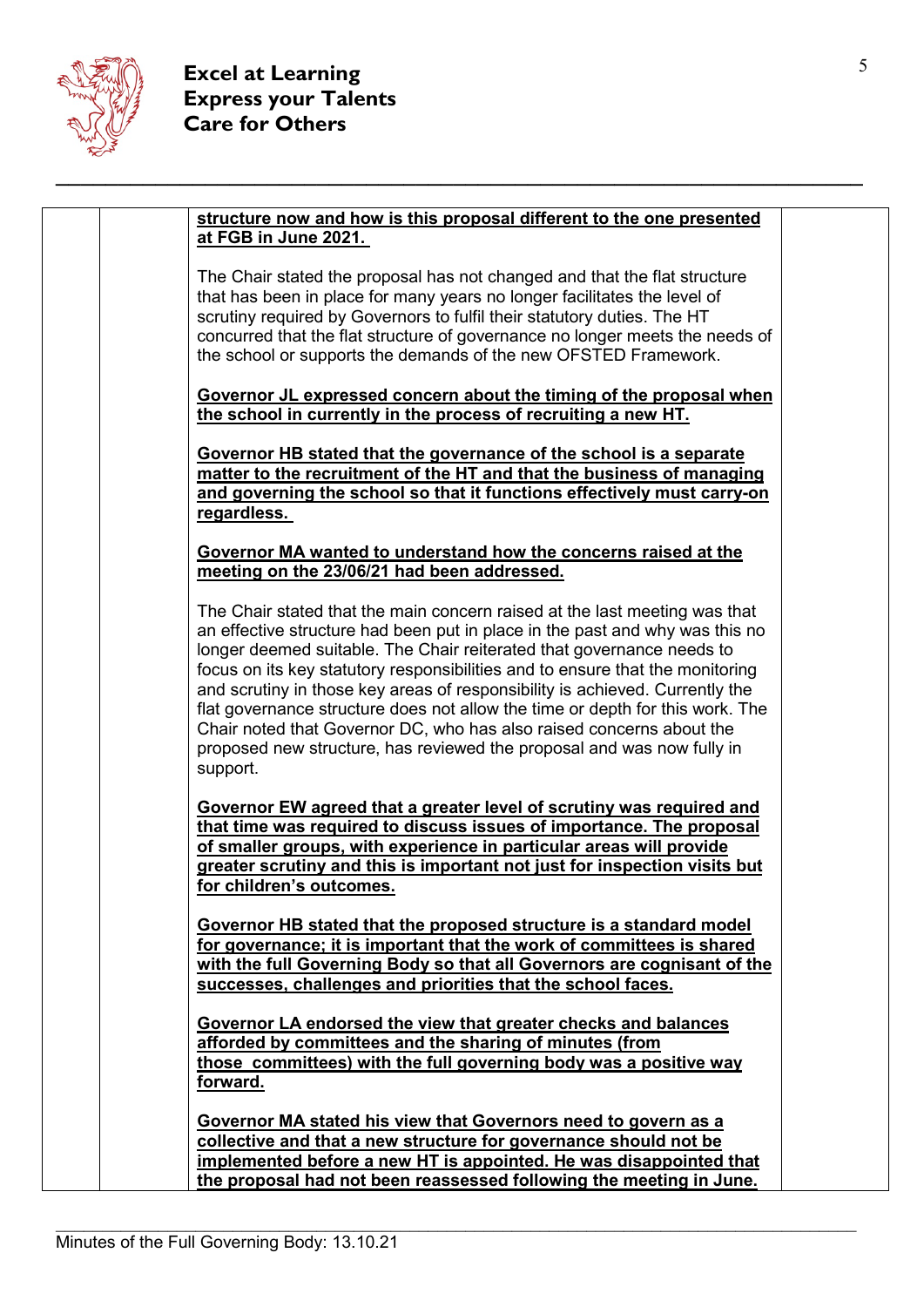

|    | Governor MA was critical about the leadership of the Governing Body<br>and tendered his resignation and left the meeting.                                                                                                                                                                                                          |              |
|----|------------------------------------------------------------------------------------------------------------------------------------------------------------------------------------------------------------------------------------------------------------------------------------------------------------------------------------|--------------|
|    | Governor GM asked if initials can be used in minutes to indicate who<br>has contributed in meetings.                                                                                                                                                                                                                               |              |
|    | The Clerk stated that it was the choice of the Governing Body to be<br>anonymised, especially in FGB which are shared publicly, or not.                                                                                                                                                                                            |              |
|    | The Chair asked the Clerk to conduct a formal vote on the proposal to<br>re-structure the Governing Body.                                                                                                                                                                                                                          |              |
|    | The vote was duly conducted with eleven Governors present or online<br>voting in support of the proposal and one abstention (JL). Governor<br>DC (in absentia) expressed his support for the proposal in writing.<br>There were no votes against the proposal and it was passed. The Chair<br>thanked Governors for their support. |              |
| 6. | <b>FINANCE</b>                                                                                                                                                                                                                                                                                                                     |              |
|    | The following papers were circulated to Governors prior to the meeting:<br>[06] Budget Model Sept 2021<br>[07] Budget Report for Governors<br>[19] Account no. 2<br>[20] Twickers Parking                                                                                                                                          |              |
|    | SL updated Governors on the overall budget position, stating that the school<br>is budget remains healthy at year end with a positive variance of £59,000.                                                                                                                                                                         |              |
|    | The school has requested Governor approval for two projects:<br>£7,300 security system entry upgrades<br>£2,500 EYFS outdoor area additional costs                                                                                                                                                                                 |              |
|    | Governor GK asked if the expenditure has already been spent?                                                                                                                                                                                                                                                                       |              |
|    | SL confirmed that the funds have not yet been allocated and Governor<br>approval is required.                                                                                                                                                                                                                                      |              |
|    | The HT noted that the Scheme of Financial Delegation requires review to<br>reassess the spending authority thresholds.                                                                                                                                                                                                             |              |
|    | <b>ACTION:</b> FP&P Committee to review the Scheme of Financial Delegation<br>thresholds and agree realistic and practical spending limits for the HT and<br>Governing Body. Clerk to add to the FP&P agenda.                                                                                                                      | <b>Clerk</b> |
|    | Governor ET asked for clarification on financial benchmarking,<br>previously known as the ICFP and carried out by external consultants<br>- when will Governors be able to review this.                                                                                                                                            |              |
|    |                                                                                                                                                                                                                                                                                                                                    |              |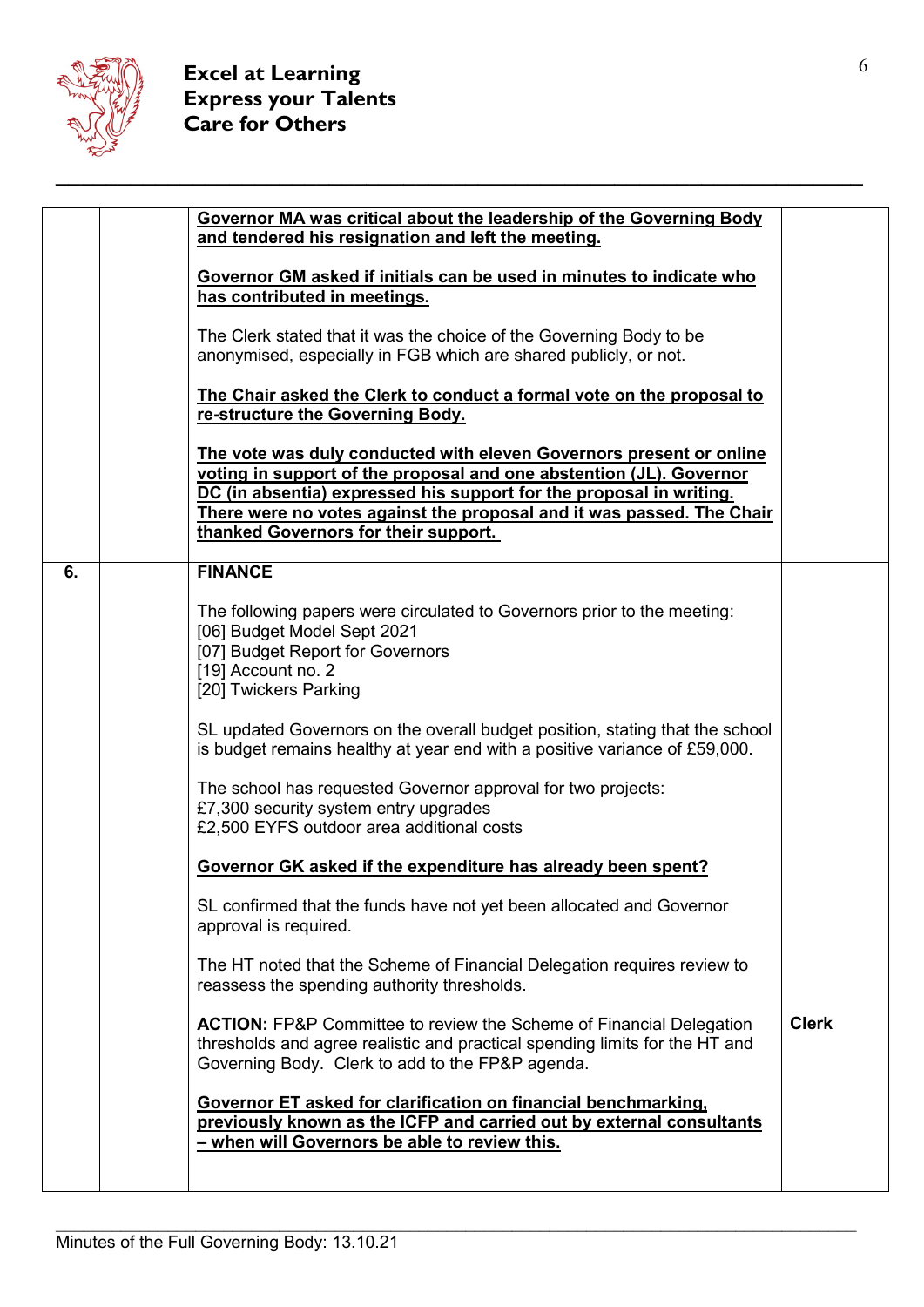

## <sup>7</sup> **Excel at Learning Express your Talents Care for Others**

|     | SL stated that the goal is to model the ICFP benchmarks in the budget and<br>automate it for regular review in the FP&P Committee.                                                                                                                                                                                                                                                                                                                                                                                                                                                                                                                                     |              |
|-----|------------------------------------------------------------------------------------------------------------------------------------------------------------------------------------------------------------------------------------------------------------------------------------------------------------------------------------------------------------------------------------------------------------------------------------------------------------------------------------------------------------------------------------------------------------------------------------------------------------------------------------------------------------------------|--------------|
|     | <b>ACTION:</b> ICFP-type modelling to be available for review in FP&P Autumn 2.                                                                                                                                                                                                                                                                                                                                                                                                                                                                                                                                                                                        | <b>SL</b>    |
|     | <b>ACTION:</b> Add ICFP-type modelling to the agenda for FP&P                                                                                                                                                                                                                                                                                                                                                                                                                                                                                                                                                                                                          | <b>Clerk</b> |
|     | SL informed Governors of a proposal to lift the cap on the No.2 account<br>from £2,000 to £5,000. The account will be topped up from revenue.<br>Twickers Parking is resuming in November and the income will go into the<br>main budget so that the income can be audited.                                                                                                                                                                                                                                                                                                                                                                                            |              |
|     | Governors agreed to raise the cap on the No2 Account from £2,000 to<br>£5,000.                                                                                                                                                                                                                                                                                                                                                                                                                                                                                                                                                                                         |              |
| 7.  | <b>LEADERSHIP &amp; MANAGEMENT</b>                                                                                                                                                                                                                                                                                                                                                                                                                                                                                                                                                                                                                                     |              |
|     | The following documents were circulated to Governors prior to the meeting:<br>[08] Covid Risk Assessment<br>[09] SDP 2021-22<br>[10] Leadership & Management Report                                                                                                                                                                                                                                                                                                                                                                                                                                                                                                    |              |
|     | [11] SIP Report 2021<br>[21] Parent & Carer Survey June 2021<br>[22] Staff Survey June 2021                                                                                                                                                                                                                                                                                                                                                                                                                                                                                                                                                                            |              |
|     | The HT updated Governors on events in school since the beginning of term<br>and reported that, sadly, there had been three recent bereavements in the<br>school community.                                                                                                                                                                                                                                                                                                                                                                                                                                                                                             |              |
| 7.1 | <b>Staffing</b><br>On staffing matters, it was reported that the school is working to bolster the<br>SLT from November, following the retirement of the Headteacher. At the<br>time of writing AHT CC has been off school for 4 weeks for medical reasons<br>and another member of staff has been off school for 2 weeks and this has<br>caused a delay in confirming arrangements. However, the HT was pleased<br>to report that the DHT has agreed to assume the Acting HT role for the<br>interim period.                                                                                                                                                           |              |
| 7.2 | <b>Covid Risk Assessment</b><br>The DHT updated Governors on the current situation with Covid in school.<br>New cases are being confirmed every week and the school is asking<br>parents and staff to take PCR tests, in line with the Government guidance.<br>There have been cases where the PCR test are negative but on subsequent<br>testing have been positive and therefore the PCR is proving to be an<br>unreliable control measure. The school has decided to continue with virtual<br>parent meetings for the foreseeable future. The DHT thanked office staff Iris<br>Klever and Lisa Crawley for implementing and managing the temporary<br>arrangements. |              |
|     |                                                                                                                                                                                                                                                                                                                                                                                                                                                                                                                                                                                                                                                                        |              |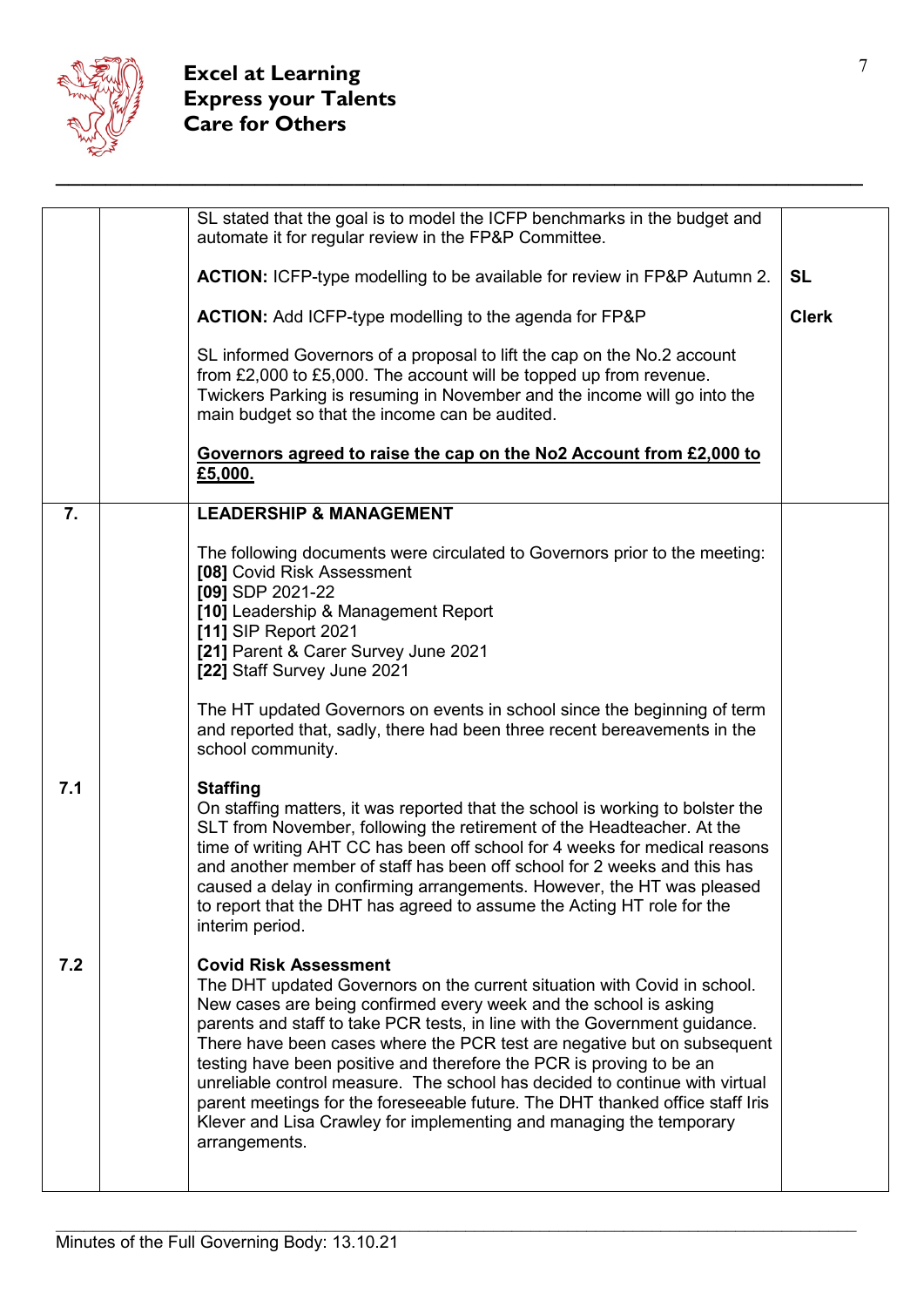

|     | The Chair noted how well the school has coped with Covid<br>arrangements and thanked the staff for their diligence and good will.                                                                                                                                                                                                                                                                                                                                                                                                                                                                                                                                                                                                                                                                                                           |  |
|-----|---------------------------------------------------------------------------------------------------------------------------------------------------------------------------------------------------------------------------------------------------------------------------------------------------------------------------------------------------------------------------------------------------------------------------------------------------------------------------------------------------------------------------------------------------------------------------------------------------------------------------------------------------------------------------------------------------------------------------------------------------------------------------------------------------------------------------------------------|--|
| 7.3 | <b>Kneller Hall Redevelopment</b><br>The Chair updated Governors on developments at Kneller Hall following<br>discussions with MP Munira Wilson, Councillor Jo Humphries (also Chair of<br>the Friends of Chase Bridge) and following an information evening at<br>Radnor House School. The site has been sold to a secondary school group<br>associated with Radnor House. A major redevelopment of the site is<br>planned (planning permission has not been received to date), including the<br>removal of outbuildings and the development of playing fields and a<br>swimming pool before the site opens in September 2023 as a private sector<br>secondary school. Radnor House is keen to be a good neighbour at its new<br>potential site and to share its new facilities with the near community,<br>including Chase Bridge School. |  |
|     | Governors agreed that this is potentially a beneficial development for<br>the school with the opportunity to access facilities.                                                                                                                                                                                                                                                                                                                                                                                                                                                                                                                                                                                                                                                                                                             |  |
| 7.4 | <b>Attendance</b><br>The HT informed Governors that there has been a drop in attendance<br>figures since the beginning of the term from 96% to 95% and given the<br>number of positive cases arising, it is likely that the attendance figure will<br>reduce further.                                                                                                                                                                                                                                                                                                                                                                                                                                                                                                                                                                       |  |
|     | Governor EW noted that there has been a change in Government guidance<br>in the reporting of absence of children who have been removed from school<br>due to another vulnerable family member. The school now has discretion on<br>how to report these absences.                                                                                                                                                                                                                                                                                                                                                                                                                                                                                                                                                                            |  |
|     | <b>School Development Plan</b><br>The HT circulated a final draft of the SEF 2020-21 and SDP 2021-22<br>(combined document) for discussion and approval. The priorities set out in<br>the SDP will be reviewed and the actions monitored in Committee and<br>reported on by Link Governors.                                                                                                                                                                                                                                                                                                                                                                                                                                                                                                                                                 |  |
|     | Governor ET asked if the SDP priorities had been fully costed.                                                                                                                                                                                                                                                                                                                                                                                                                                                                                                                                                                                                                                                                                                                                                                              |  |
|     | The HT stated that the current draft does not include costings. In the past<br>the SDP was linked to the financial year, however in recent years a decision<br>was made, by Governors, to align to SDP priorities to the academic year in<br>a briefer document.                                                                                                                                                                                                                                                                                                                                                                                                                                                                                                                                                                            |  |
| 7.5 | <b>Parent Survey</b><br>The HT thanked Governor EW for the analysis carried out on the parent<br>survey.                                                                                                                                                                                                                                                                                                                                                                                                                                                                                                                                                                                                                                                                                                                                    |  |
|     | Governor GK noted that the findings were generally positive – how does this<br>compare to other schools locally.                                                                                                                                                                                                                                                                                                                                                                                                                                                                                                                                                                                                                                                                                                                            |  |
|     |                                                                                                                                                                                                                                                                                                                                                                                                                                                                                                                                                                                                                                                                                                                                                                                                                                             |  |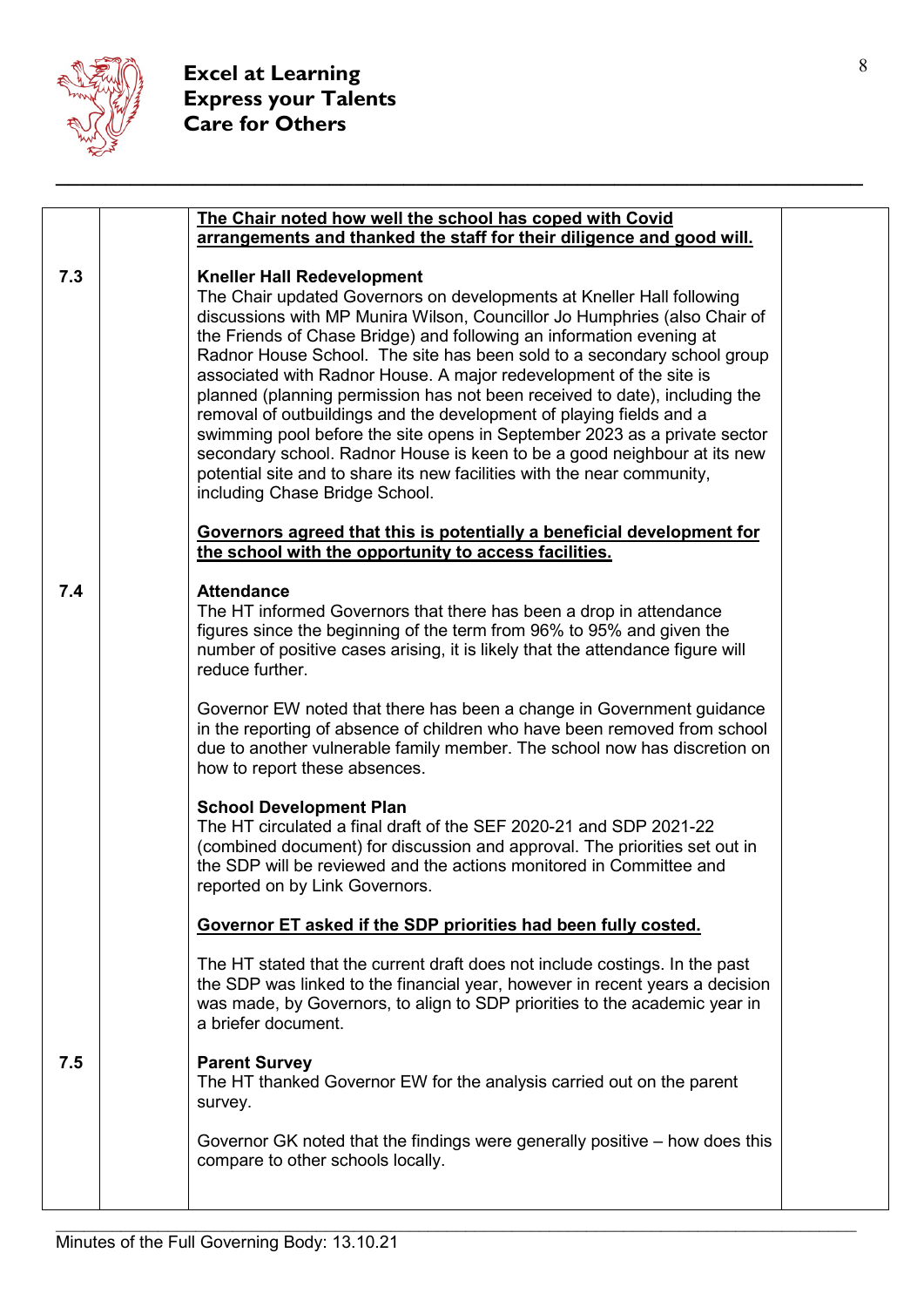

|     | The HT responded that it is possible to track school survey trends over time<br>and to review Ofsted Parent View survey results which ask very similar<br>questions. The HT noted that there were generally fewer respondents than<br>in previous surveys – usually 50% and 22% this time.                                                                                                                                                                                                                                                                                                                                                                                                                                                    |              |
|-----|-----------------------------------------------------------------------------------------------------------------------------------------------------------------------------------------------------------------------------------------------------------------------------------------------------------------------------------------------------------------------------------------------------------------------------------------------------------------------------------------------------------------------------------------------------------------------------------------------------------------------------------------------------------------------------------------------------------------------------------------------|--------------|
|     | <b>ACTION:</b> Add Parent Survey findings to the BAPD Committee agenda or<br>review and action where necessary.                                                                                                                                                                                                                                                                                                                                                                                                                                                                                                                                                                                                                               | <b>Clerk</b> |
| 7.6 | <b>Staff Survey</b><br>Governor asked if the SLT had any concerns about the results of the<br>staff survey.                                                                                                                                                                                                                                                                                                                                                                                                                                                                                                                                                                                                                                   |              |
|     | The HT responded that at the time of the survey in June, staff morale was<br>low due to the major staff restructuring that was taking place at that time.<br>Morale has improved since September and there is a whole school priority<br>on staff well- being.                                                                                                                                                                                                                                                                                                                                                                                                                                                                                |              |
|     | Vice Chair DC provided an update (in absentia):<br>I met with AK earlier in the term, largely following the three deaths, but also<br>to discuss wellbeing of staff and was pleased that there was already<br>tangible progress from the school's side of things. Within September INSET,<br>the issue of wellbeing was raised and the DfE Wellbeing Charter introduced<br>to staff. They were asked to prioritise its main themes according to their own<br>personal needs and this yielded a helpful starting point for subsequent<br>meetings over the following two weeks in different staff groups<br>Following the initial INSET day, a 'staff wellbeing group' of staff has been<br>formed, with MLK, GM, AG and KB as primary agents. |              |
|     | The actions of the staff well-bring group and progress of actions will be<br>reported to the Finance, Personnel & Premises Committee for Governor<br>monitoring.                                                                                                                                                                                                                                                                                                                                                                                                                                                                                                                                                                              |              |
|     | The HT noted that 90% of staff responded to the staff survey.                                                                                                                                                                                                                                                                                                                                                                                                                                                                                                                                                                                                                                                                                 |              |
|     | Governor ET noted the excellent staff response rate and the prompt<br>actioning of the wellbeing initiative.                                                                                                                                                                                                                                                                                                                                                                                                                                                                                                                                                                                                                                  |              |
|     | Governor EW was pleased to see the positive views of both parents<br>and staff during the difficult pandemic period.                                                                                                                                                                                                                                                                                                                                                                                                                                                                                                                                                                                                                          |              |
|     | The DHT added that it has been a difficult two years in school due to<br>the pandemic but that the wellbeing initiative is tapping into a new<br>positive mood among staff. Governors KB and GM agreed with this<br>view and stressed that the initiative has to become embedded in the<br>school so that good staff wellbeing is continuous throughout the<br>school year. Workshops will be held with staff to agree what wellbeing<br>initiatives should continue and which should not.                                                                                                                                                                                                                                                    |              |
|     | Governor HB emphasised the importance of providing a range of small<br>and consistent initiatives such as the Employee Assistance<br>Programme, staff gatherings, etc.                                                                                                                                                                                                                                                                                                                                                                                                                                                                                                                                                                        |              |